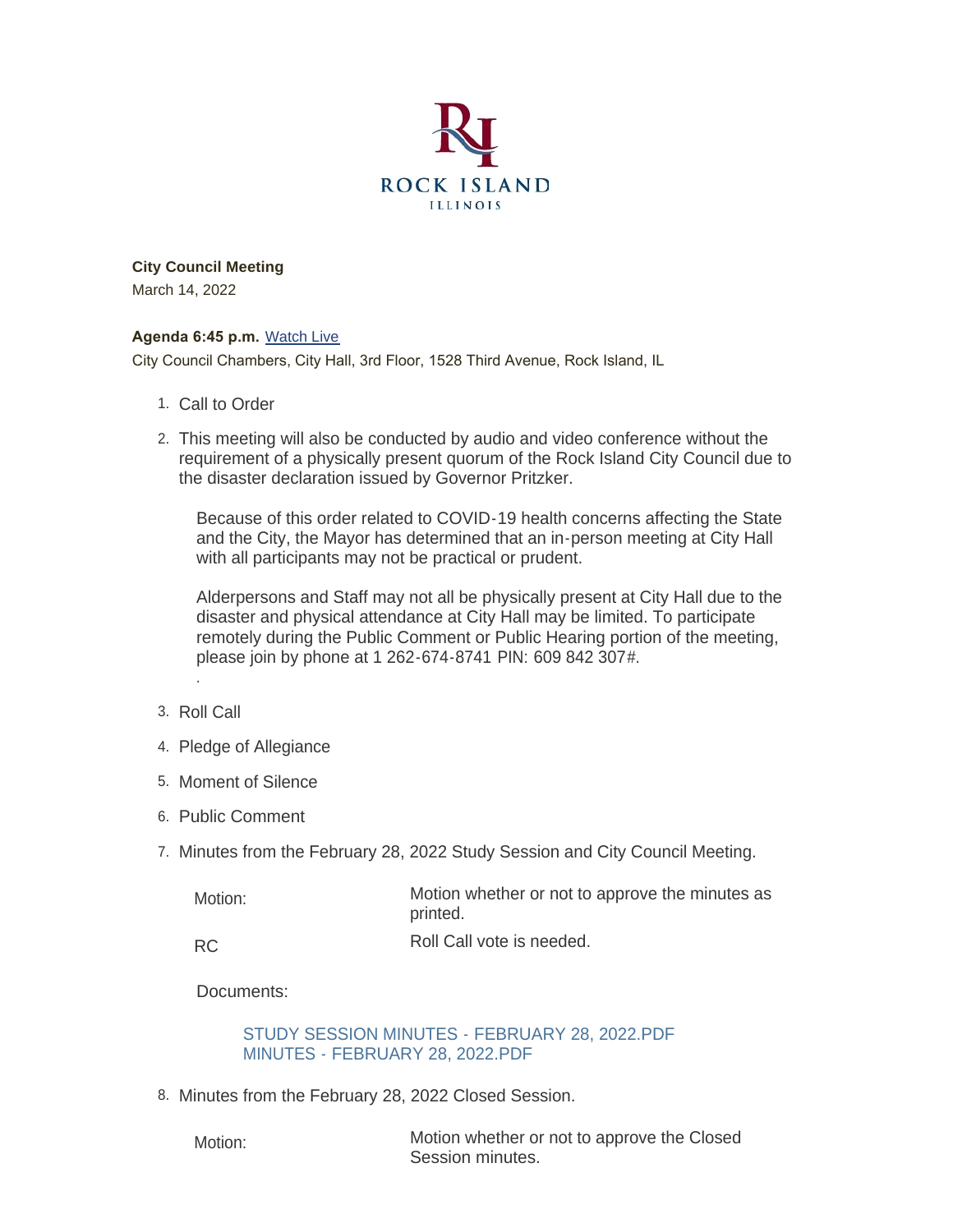RC

- Claims 9.
	- a. Report from the Human Resources Department regarding payment in the amount of \$14,074.63 to David G. Morrison, City Attorney, for services rendered during the month of February 2022.

Documents:

## [CLAIMS - CITY ATTORNEY FEBRUARY 2022.PDF](https://www.rigov.org/AgendaCenter/ViewFile/Item/5394?fileID=7713)

b. Report from the Information Technology Department regarding payment to Harris-Govern, Chicago, IL for the Govern software maintenance in the amount of \$32,942.36 for business licenses, permits, and the inspection system.

Documents:

# [CLAIM - IT - HARRIS GOVERN MAINTENANCE CY22-05.PDF](https://www.rigov.org/AgendaCenter/ViewFile/Item/5414?fileID=7712)

c. Report from the Public Works Department regarding payment to John Robert Westpfahl of Milan, IL in the amount of \$3,300.00 for the 2022 annual land set aside program.

| Motion: | Motion whether or not to approve claim items a |
|---------|------------------------------------------------|
|         | through c.                                     |

RC

Roll Call vote is needed.

Documents:

# [CLAIM - PW WESTPFAHL PAYMENT 2022-044.PDF](https://www.rigov.org/AgendaCenter/ViewFile/Item/5396?fileID=7524)

d. Report from the Human Resources Department regarding payment in the amount of \$7,900.00 to Ms. Diana Sanchez of Bettendorf, IA for a general liability claim.

| Motion:   | Motion whether or not to approve claims item |
|-----------|----------------------------------------------|
| <b>RC</b> | Roll Call vote is needed.                    |

Documents:

# [HR - GENERAL LIABILITY.PDF](https://www.rigov.org/AgendaCenter/ViewFile/Item/5412?fileID=7715)

e. Report from the Legal Department regarding payment in the amount of \$412,500.00 to Bozeman Neighbour Patton & Noe, LLP of Moline, IL representing the insurer for Augustana College on a subrogation claim.

Motion:

Motion whether or not to approve claims item e.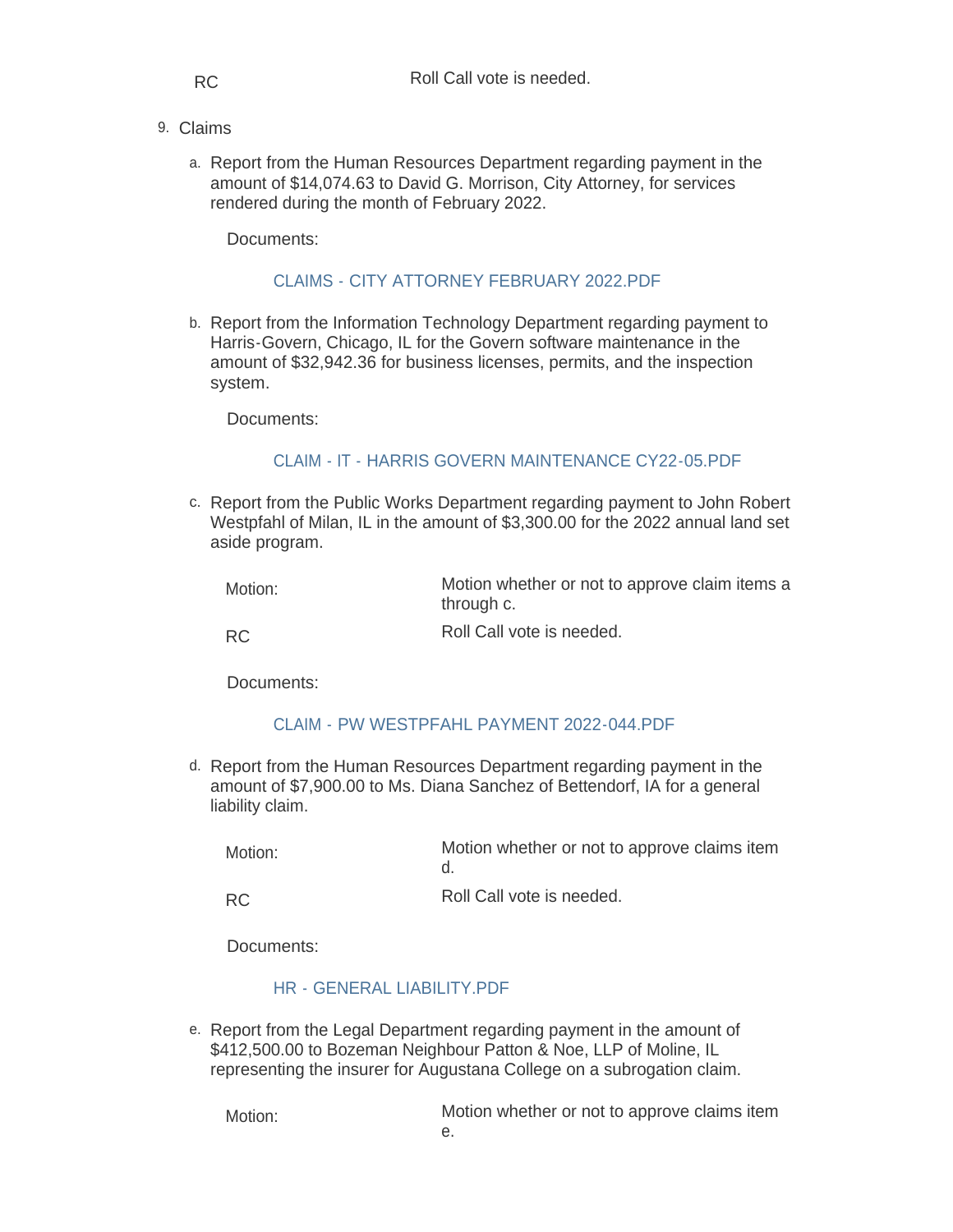Documents:

[LEGAL - AUGUSTANA SETTLEMENT AGREEMENT.PDF](https://www.rigov.org/AgendaCenter/ViewFile/Item/5415?fileID=7716)

f. Report from the Public Works Department regarding payment in the amount of \$26,555.69 to McClintock Trucking & Excavating of Silvis, IL for an emergency sewer main repair at 2510 30th Street.

Documents:

# [CLAIMS - PW MCCLINTOCK 2022-048.PDF](https://www.rigov.org/AgendaCenter/ViewFile/Item/5400?fileID=7528)

g. Report from the Public Works Department regarding payment in the amount of \$55,314.58 to McClintock Trucking & Excavating of Silvis, IL for an emergency storm sewer repair on 8th Street and 11th Avenue.

Motion whether or not to approve claims items f and g. Roll Call vote is needed. Motion: RC

Documents:

# CLAIMS - PW MCCLINTOCK 2022-047 PDF

Claims for the week of February 11, 2022 through February 17, 2022 in the 10. amount of \$2,616,948.82; week of February 18, 2022 through February 24, 2022 in the amount of \$351,716.50; and payroll for the weeks of February 7, 2022 through February 20, 2022 in the amount of \$1,478,841.15.

Motion whether or not to allow the claims and payroll. Roll Call vote is needed. Motion:

RC

Documents:

### [AP CHECK REGISTER 021722.PDF](https://www.rigov.org/AgendaCenter/ViewFile/Item/5409?fileID=7708) [AP CHECK REGISTER 022422.PDF](https://www.rigov.org/AgendaCenter/ViewFile/Item/5409?fileID=7709) PARYOLL EXPENSE REPORT 022022 PDF

11. Amendment to Article III, Sec. 6-48 of the Code of Ordinances regarding the Fire Pension Fund Board. (Second Reading)

Motion whether or not to pass the ordinance. Motion:

Roll Call vote is needed. RC

Documents:

[GENERAL ADMIN - FIRE PENSION FUND BOARD ORDINANCE.PDF](https://www.rigov.org/AgendaCenter/ViewFile/Item/5390?fileID=7519)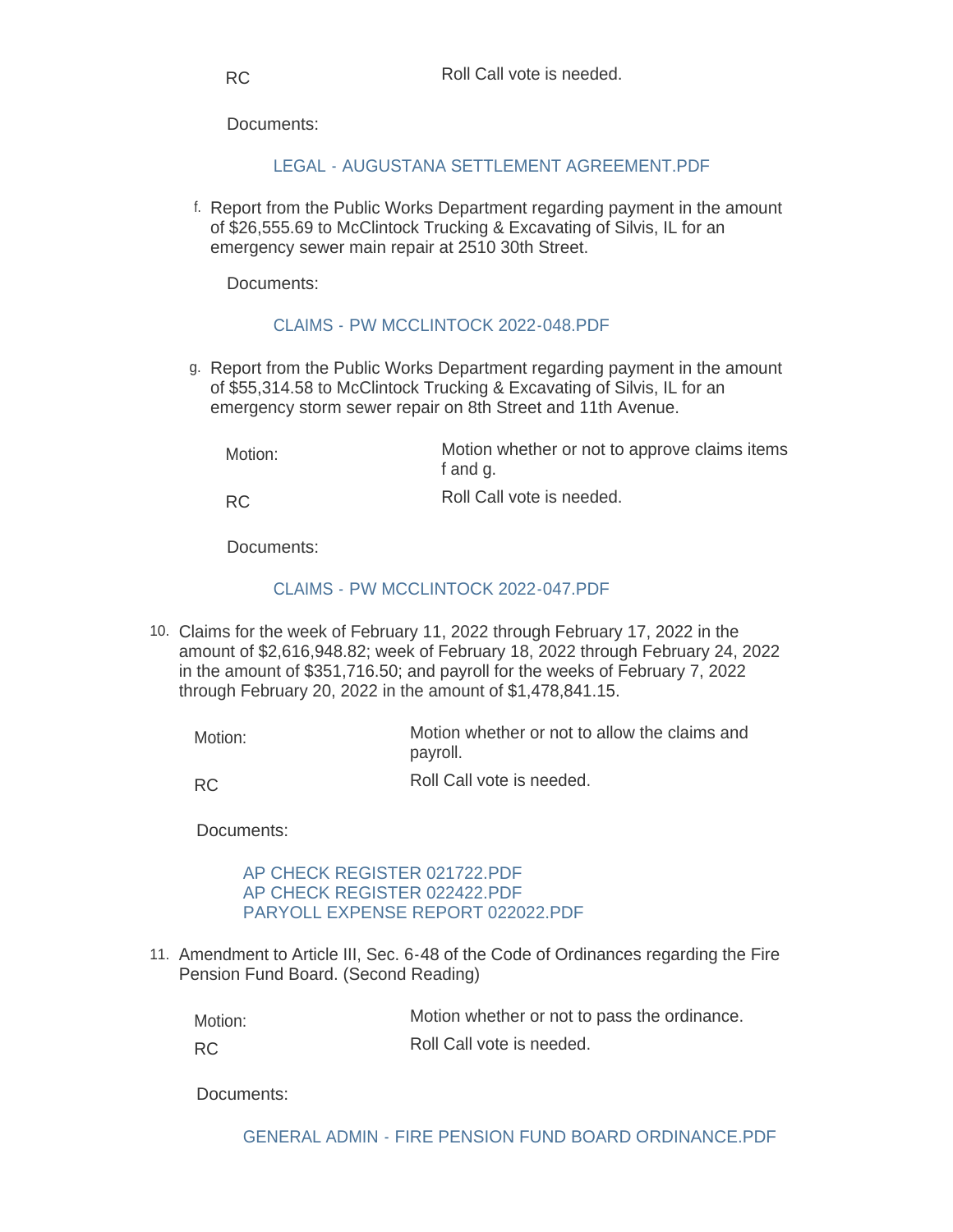12. Report from the Public Works Department regarding bids for the purchase of dry barrel fire hydrants and two-bolt wide range couplings, recommending the bid for fire hydrants be awarded to Core & Main of Washington, IL in the amount of \$62,086.65; and the bid for couplings be awarded to Zimmer & Francescon, Inc. of Moline, IL in the amount of \$20,858.73.

| Motion: | Motion whether or not to award the bid as |
|---------|-------------------------------------------|
|         | recommended.                              |

RC

Roll Call vote is needed.

Documents:

# [PW - BID ZIMMER AND FRANCESCON 2022-042.PDF](https://www.rigov.org/AgendaCenter/ViewFile/Item/5399?fileID=7527)

13. Report from the Public Works Department regarding bids for the installation of an automated entry gate, recommending the bid be awarded to Sampson Fence of Blue Grass, IA in the amount of \$26,415.00.

Motion whether or not to award the bid as recommended and authorize the Interim City Manager to execute the contract. Roll Call vote is needed. Motion: RC

Documents:

## [PW - BID SAMPSON FENCE 2022-051.PDF](https://www.rigov.org/AgendaCenter/ViewFile/Item/5401?fileID=7701)

14. Report from the Public Works Department regarding bids for the purchase of Weed and Feed, recommending the contract be awarded to Advantage Weed and Feed of Bettendorf, IA in the amount of \$34,940.00 for a three-year period.

| Motion: | Motion whether or not to approve the bid as<br>recommended and authorize the Interim City<br>Manager to execute the contract. |
|---------|-------------------------------------------------------------------------------------------------------------------------------|
| -RC     | Roll Call vote is needed.                                                                                                     |

Documents:

# [PW - WEED AND FEED CONTRACT 2022-052.PDF](https://www.rigov.org/AgendaCenter/ViewFile/Item/5402?fileID=7702)

15. Report from the Police Department regarding the emergency purchase of a replacement S2 Controller system from Midwest Alarm Services, Davenport, IA in the amount of \$15,750.00.

| Motion:   | Motion whether or not to approve the purchase as<br>recommended. |
|-----------|------------------------------------------------------------------|
| <b>RC</b> | Roll Call vote is needed.                                        |

Documents: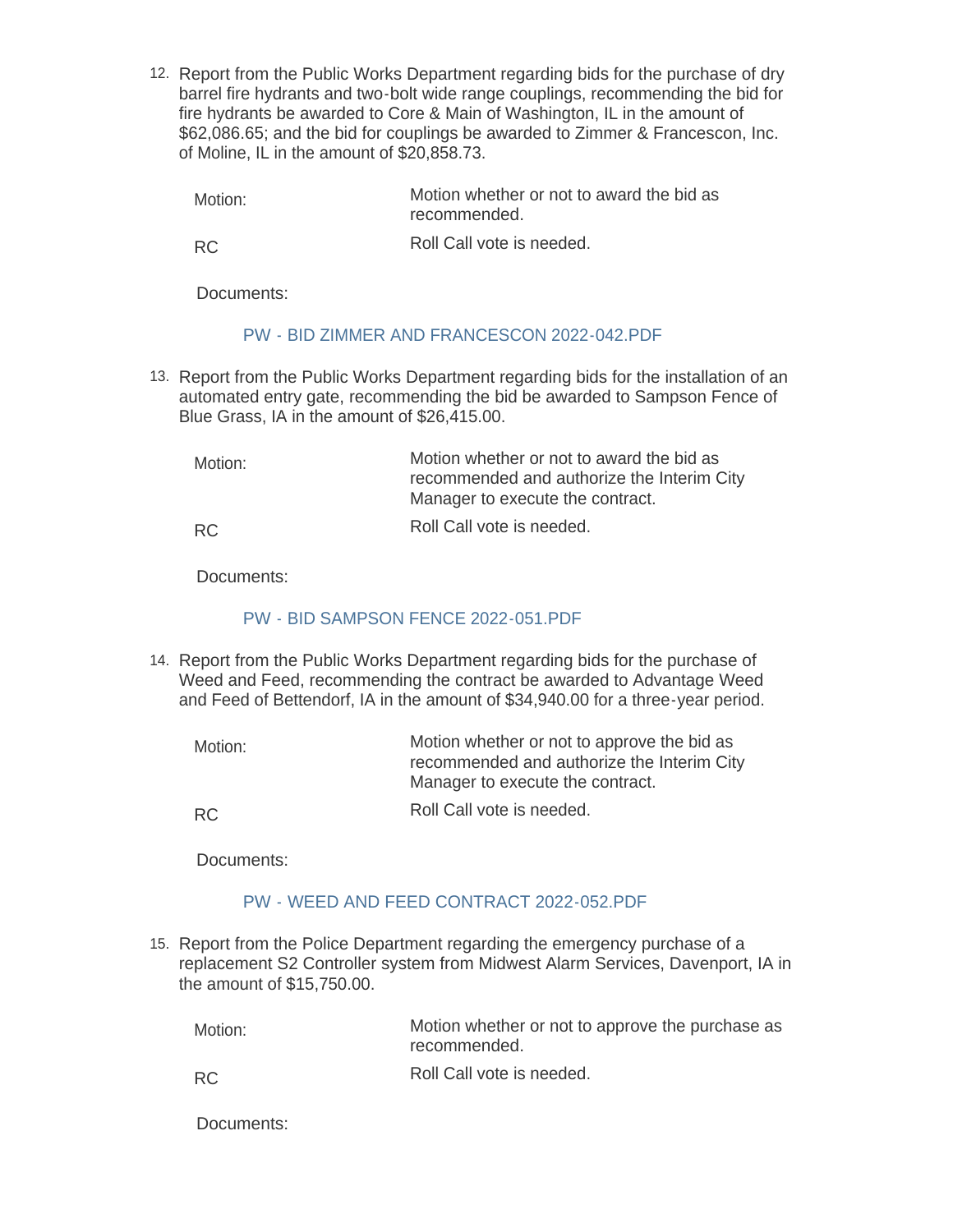#### [PD - S2 SYSTEM PURCHASE 22-09.PDF](https://www.rigov.org/AgendaCenter/ViewFile/Item/5416?fileID=7717)

16. Report from the Community & Economic Development Department regarding a request for a loan extension agreement.

Motion whether or not to approve the loan agreement extension request as recommended and authorize the Interim City Manager to execute the agreement. Motion:

Roll Call vote is needed. RC

Documents:

# [CED - LOAN EXTENSION AGREEMENT REQUEST.PDF](https://www.rigov.org/AgendaCenter/ViewFile/Item/5393?fileID=7521)

17. Report from the Public Works Department regarding contract negotiations with IMEG Corporation of Rock Island, IL for the 31st Avenue Resurfacing project between IL92 and 11th Street.

Motion whether or not to allow the Public Works Department to negotiate a contract with IMEG Corporation. Roll Call vote is needed. Motion: RC

Documents:

# [PW - IMEG CORP CONTRACT NEGOTIATE 2022-045.PDF](https://www.rigov.org/AgendaCenter/ViewFile/Item/5397?fileID=7525)

18. Report from the Public Works Department regarding contract negotiations with Hutchison Engineering of Moline, IL for the 30th Street Street Resurfacing project between 5th and 18th Avenues.

Motion whether or not to allow the Public Works Department to negotiate a contract with Hutchison Engineering for the 30th Street Resurfacing project. Motion:

Roll Call vote is needed. RC

Documents:

# [PW - HUTCHISON ENGINEERING CONTRACT NEGOTIATE 2022-](https://www.rigov.org/AgendaCenter/ViewFile/Item/5395?fileID=7523) 046.PDF

19. Report from the Fire Department regarding an agreement with the Illinois Department of Natural Resources, Division of Forest Services in order to acquire excess federal property to be utilized for fire operations.

Motion whether or not to approve the agreement as recommended and authorize the Interim City Manager to execute the documents. Motion:

Roll Call vote is needed. RC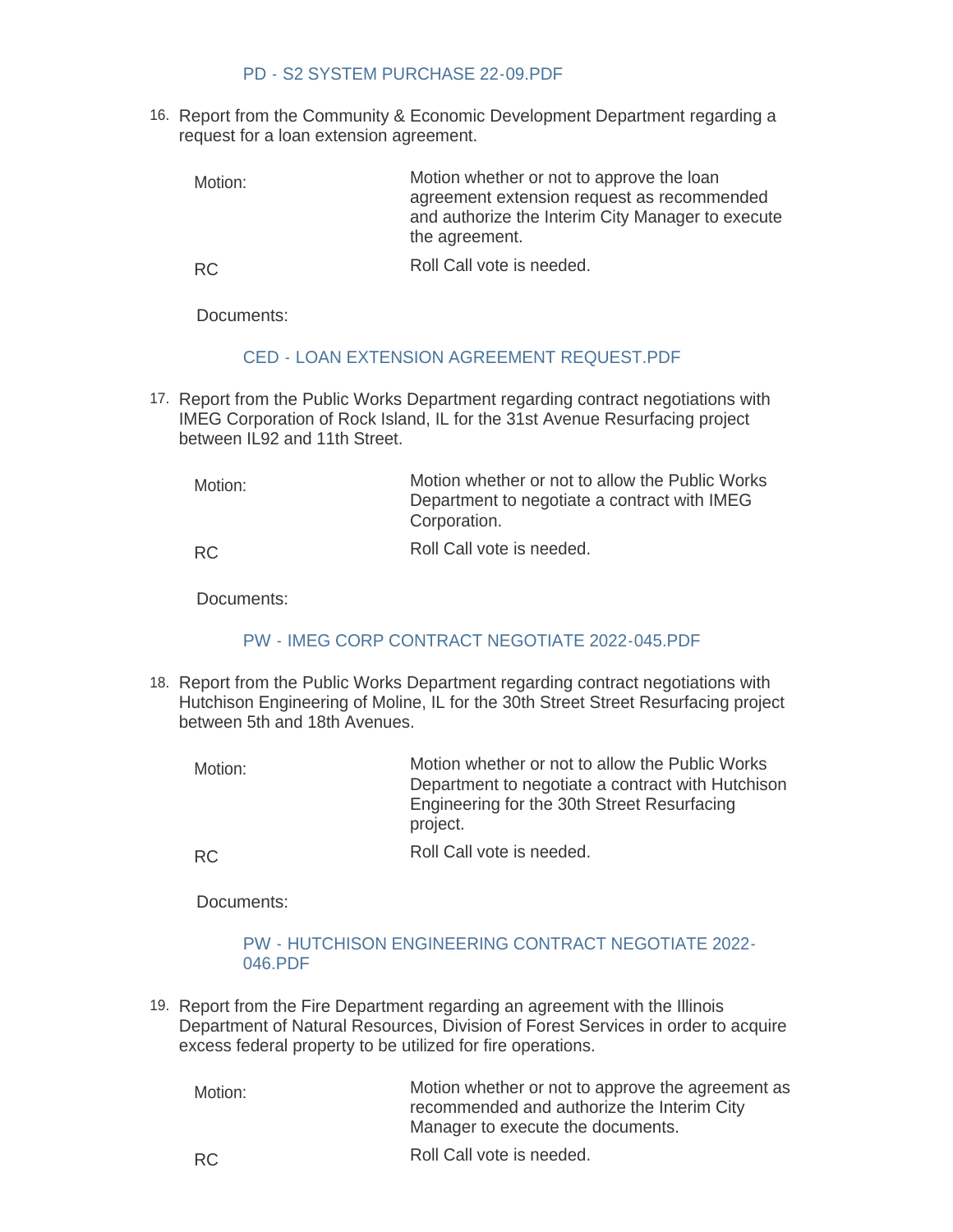Documents:

# [FIRE - IDNR AGREEMENT EXCESS PROPERTY.PDF](https://www.rigov.org/AgendaCenter/ViewFile/Item/5408?fileID=7707)

Report from the Finance Department regarding an adjustment to the CY 2022 20. budget, increasing the Federal Drug Prevention Fund in the amount of \$15,750.00 to cover the emergency purchase of a S2 Controller system for the Police Department.

| Motion:   | Motion whether or not to approve the budget<br>adjustment as recommended. |
|-----------|---------------------------------------------------------------------------|
| <b>RC</b> | Roll Call vote is needed.                                                 |

Documents:

# [FINANCE - BUDGET ADJUSTMENT FOR PD S2 SYSTEM 012-22.PDF](https://www.rigov.org/AgendaCenter/ViewFile/Item/5413?fileID=7714)

21. Report from the Community & Economic Development Department amending Appendix A of the Code of Ordinances adding Article XI, Section 17H to the Zoning Code for Regulating Intermodal and Portable Storage Containers. (First Reading)

| Motion: | Motion whether or not to consider the proposed<br>amendments to the ordinance. |
|---------|--------------------------------------------------------------------------------|
| RC.     | Roll Call vote is needed.                                                      |

Documents:

# [CED - ORDINANCE STORAGE CONTAINERS.PDF](https://www.rigov.org/AgendaCenter/ViewFile/Item/5405?fileID=7704)

22. Report from the Community & Economic Development Department regarding an Ordinance rezoning (from R-2 one and two unit residence to B-3 community business) to Martin Pizano, owner of Pizano Holdings, LLC for property located at 734 24th Street. (First Reading)

| Motion: | Motion whether or not to approve the rezoning and |
|---------|---------------------------------------------------|
|         | consider the ordinance.                           |

Roll Call vote is needed. RC

Documents:

#### [CED - REZONING REQUEST.PDF](https://www.rigov.org/AgendaCenter/ViewFile/Item/5406?fileID=7705)

23. Report from General Administration regarding amendments to Chapter 8 of the Code of Ordinances regarding video gaming licenses. (First Reading)

| Motion: | Motion whether or not to consider the proposed<br>amendments to the ordinance. |
|---------|--------------------------------------------------------------------------------|
| RC.     | Roll Call vote is needed.                                                      |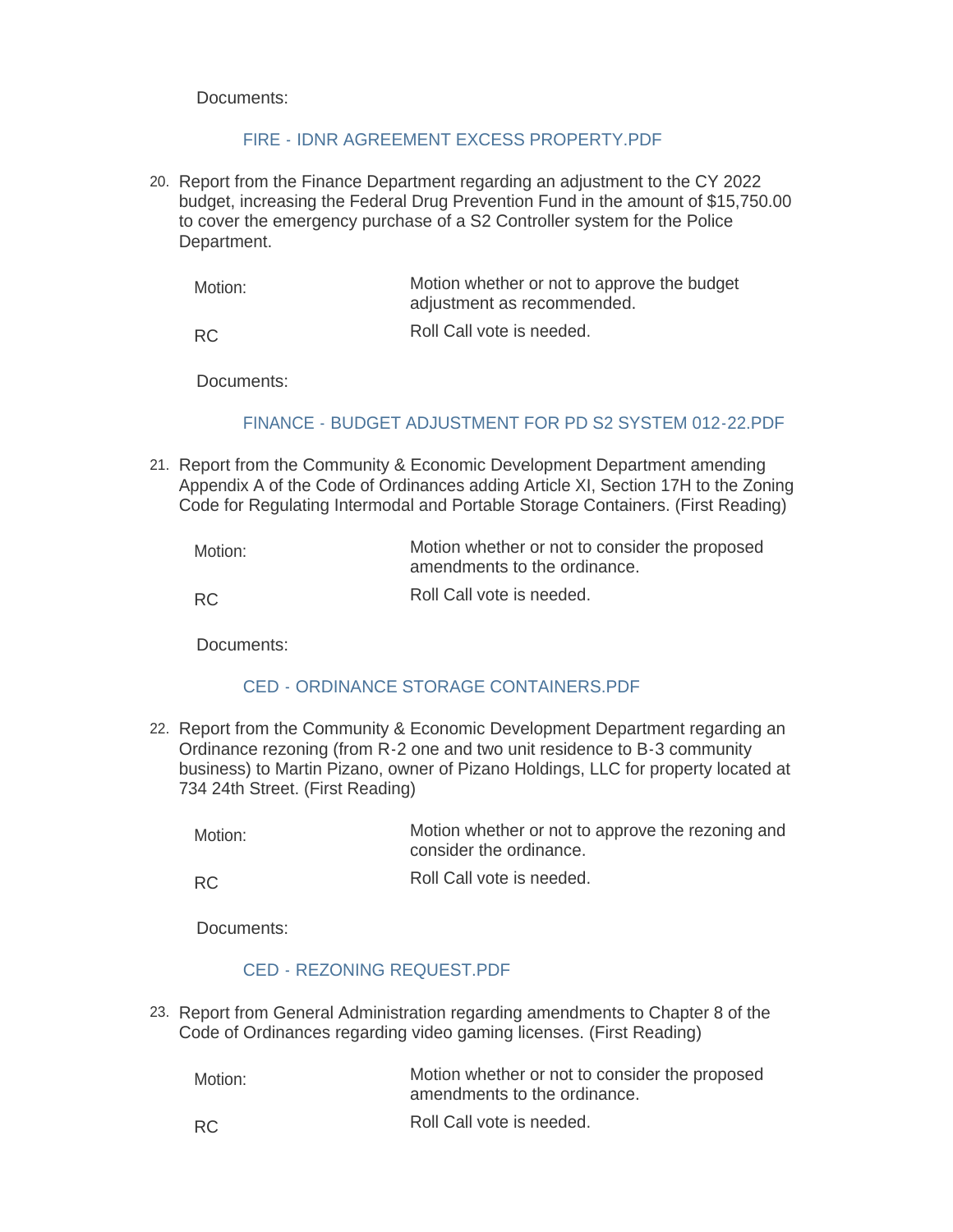Documents:

## [GENERAL ADMIN MEMO - AMENDMENTS TO VIDEO GAMING](https://www.rigov.org/AgendaCenter/ViewFile/Item/5391?fileID=7520)  ORDINANCE 021422.PDF

24. Report from the Public Works Department regarding a Resolution appropriating \$800,000.00 of the Motor Fuel Tax funds for street maintenance in 2022.

Motion whether or not to adopt the resolution as recommended. Motion:

Roll Call vote is needed. RC

Documents:

### [PW - MOTOR FUEL TAX RESOLUTION 2022-053.PDF](https://www.rigov.org/AgendaCenter/ViewFile/Item/5404?fileID=7703)

25. Report from the Mayor's Office regarding the reappointment of Greg Hass to the Fire & Police Commission Board.

| Motion:   | Motion whether or not to approve the<br>reappointment as recommended. |
|-----------|-----------------------------------------------------------------------|
| <b>RC</b> | Roll Call vote is needed.                                             |

Documents:

# [MAYOR-FIRE AND POLICE COMMISSION REAPPOINTMENT.PDF](https://www.rigov.org/AgendaCenter/ViewFile/Item/5407?fileID=7706)

26. Report from the Mayor's Office regarding the appointment of Todd Thompson as City Manager.

| Motion: | Motion whether or not to approve the appointment<br>as recommended, adopt the resolution, and<br>authorize the Mayor to execute the agreement. |
|---------|------------------------------------------------------------------------------------------------------------------------------------------------|
| RC.     | Roll Call vote is needed.                                                                                                                      |

Documents:

# [MAYOR - CITY MANAGER APPOINTMENT.PDF](https://www.rigov.org/AgendaCenter/ViewFile/Item/5423?fileID=7722)

- Other Business 27.
- 28. Motion to Adjourn.

| Motion:   | Motion to adjourn to March 28, 2022. |
|-----------|--------------------------------------|
| <b>RC</b> | Roll Call vote is needed.            |